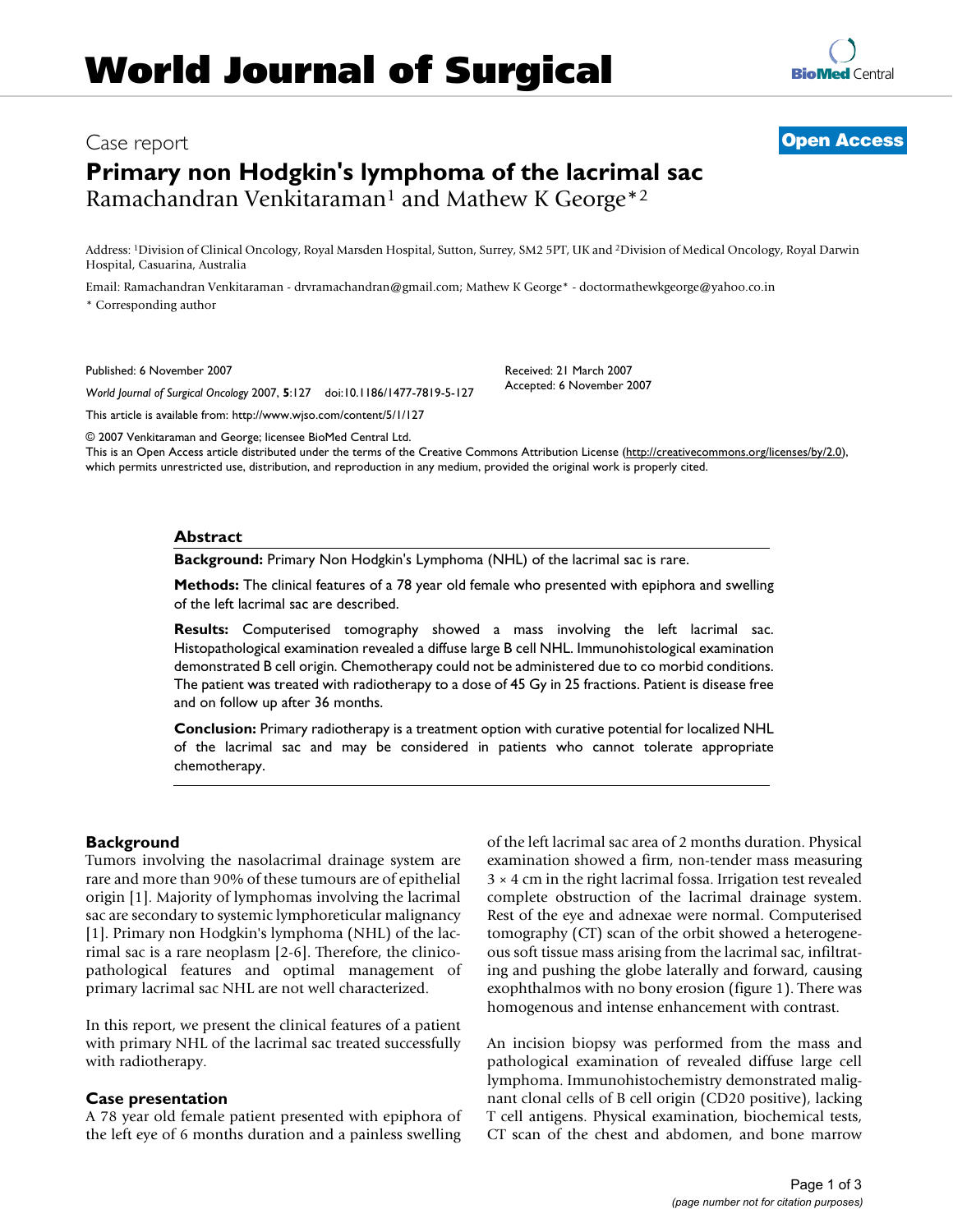

Figure 1 Computerised Tomograph of the orbit showing the lacrimal sac tumour with contrast enhancement.

biopsy did not show evidence of lymphomatous involvement elsewhere. The patient had diffuse large B cell Non Hodgkin's lymphoma of the right lacrimal sac, stage IE by the Ann Arbor staging system and IPI score of 2 (low intermediate).

The patient was treated with radiotherapy to a dose of 45 Gy in 25 fractions over 5 weeks by three dimensional conformal lens sparing technique. Systemic chemotherapy was not proposed in view of the advanced age of the patient, poor performance status and concurrent co morbidities. The patient continues to be on follow up after 36 months with no evidence of local or systemic recurrence and preservation of visual acuity.

# **Discussion**

Primary lymphoma of the lacrimal sac is rare, with most reported cases representing secondary involvement from systemic lymphoproliferative malignancy [1]. Only 16 of 212 lacrimal sac tumors described by Flanagan and Stokes were lymphoreticular tumors [1]. In largest cumulative series of nonepithelial tumors of the lacrimal sac, Pe'er at al found that 8 of 35 cases were primary lymphoma [2].

The typical presentation of a lacrimal sac tumour is as a medial canthal swelling with nasolacrimal duct obstruction. The differentials for a lacrimal sac mass include nongranulomatous inflammation and granulomatous infections, dermoid cyst, mucocele, lipoma, lymphangioma and tumors of the lacrimal duct like adenocarcinoma, squamous cell carcinoma, adenoid cystic carcinoma, hemangiomas, sarcomas, melanoma, lymphoma and secondaries.

Nasolacrimal sac tumors may arise within the sac or from structures surrounding the sac or duct. In previous reports of primary NHL of the lacrimal sac, Jordan and Nerad [7] observed a lacrimal sac mass extending into the nasolacrimal duct, Saccogna *et al* [8] demonstrated CT findings of a large mass involving the nasolacrimal duct area and the adjacent paranasal sinuses and Erickson *et al* [9] treated several patients with lymphomatous infiltration of the nasolacrimal canal.

The vast majority of NHLs of the orbit and ocular adnexa are of B cell origin. T cell lesions are rare and usually are associated with disseminated cutaneous lymphomas, such as mycosis fungoides, Sézary syndrome, or adult T cell leukemia. Primary lacrimal sac lymphoma also appears to be commonly of B cell origin and the usual subtypes are either indolent types like MALT lymphoma or extranodal marginal B cell lymphoma or aggressive subtypes like diffuse large B cell lymphoma [7].

The treatment of lacrimal sac tumors of epithelial origin is mainly surgical. However, in cases of orbital lymphoma extensive surgery is to be avoided for adequate cosmesis and functional preservation of the eye [9-14].

Chemotherapy is considered the standard treatment for localized aggressive NHL with either CHOP based chemotherapy alone or limited cycles of chemotherapy followed by a lower dose of involved field radiotherapy after a good response [15]. Chemotherapy alone as primary treatment for Stage I orbital lymphomas has not been proven and is not advocated except for patients with advanced disease of aggressive histology [10,14,16,17]. A combination of short course chemotherapy and radiotherapy offers optimum cure rates with lower toxicity in these tumors [15]. Survival rates have improved with the addition of Rituximab to CHOP chemotherapy and further studies investigating the benefits of adding monoclonal antibodies to chemotherapy and radiotherapy are ongoing [18].

Radiotherapy which is considered the standard treatment for indolent orbital lymphomas, has also been found to be successful in aggressive NHL in some reports [5,13,14]. The doses recommended vary according to the site and histology of NHL, with no clear dose response yet evident [12-14]. In view of the fact that the prognosis of lacrimal sac lymphoma is good, radiation doses of 30 – 45 Gy may be recommended for these localized lesions with limited long term morbidity [13,14].